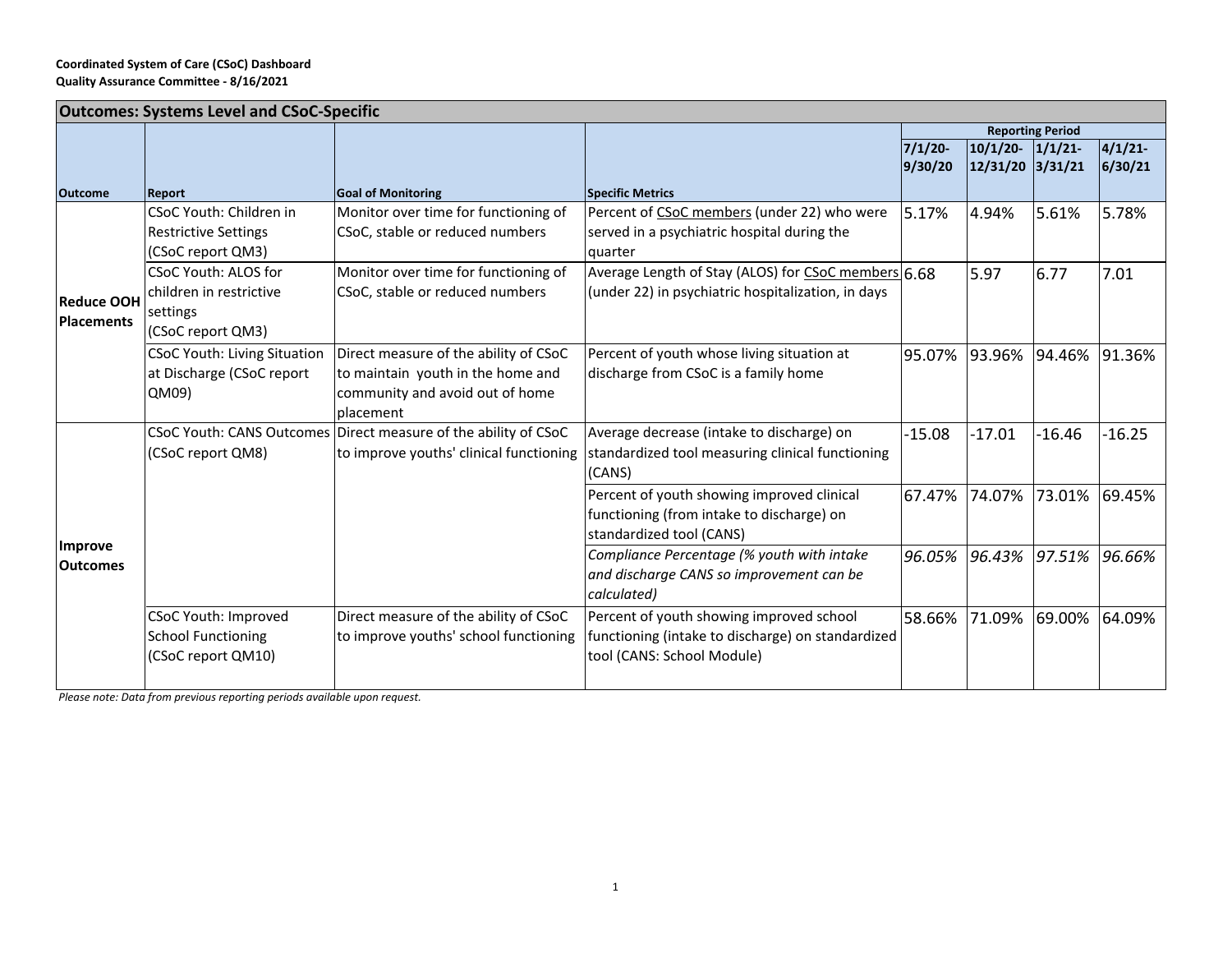## **Coordinated System of Care (CSoC) Dashboard Quality Assurance Committee ‐ 8/16/2021**

| <b>Reporting period</b><br>4/1/21<br>1/1/21<br>6/30/21<br>3/31/21<br>91.65%<br>90.47%<br>97.75%<br>97.28%<br>78.00%<br>78.77% |  |
|-------------------------------------------------------------------------------------------------------------------------------|--|
|                                                                                                                               |  |
|                                                                                                                               |  |
|                                                                                                                               |  |
|                                                                                                                               |  |
|                                                                                                                               |  |
|                                                                                                                               |  |
|                                                                                                                               |  |
| 2,650<br>2,655                                                                                                                |  |
| 250<br>241                                                                                                                    |  |
| (9.42%)<br>(9.09%)                                                                                                            |  |
| 307<br>281                                                                                                                    |  |
| (11.56%)<br>(10.60%)                                                                                                          |  |
| 91.9%<br>91.8%                                                                                                                |  |
|                                                                                                                               |  |
|                                                                                                                               |  |
|                                                                                                                               |  |
|                                                                                                                               |  |
|                                                                                                                               |  |
| 97.09%<br>97.50%                                                                                                              |  |
| 94.03%<br>97.91%                                                                                                              |  |
| 97.12%<br>94.15%                                                                                                              |  |
|                                                                                                                               |  |

*Please note: Data from previous reporting periods available upon request.*